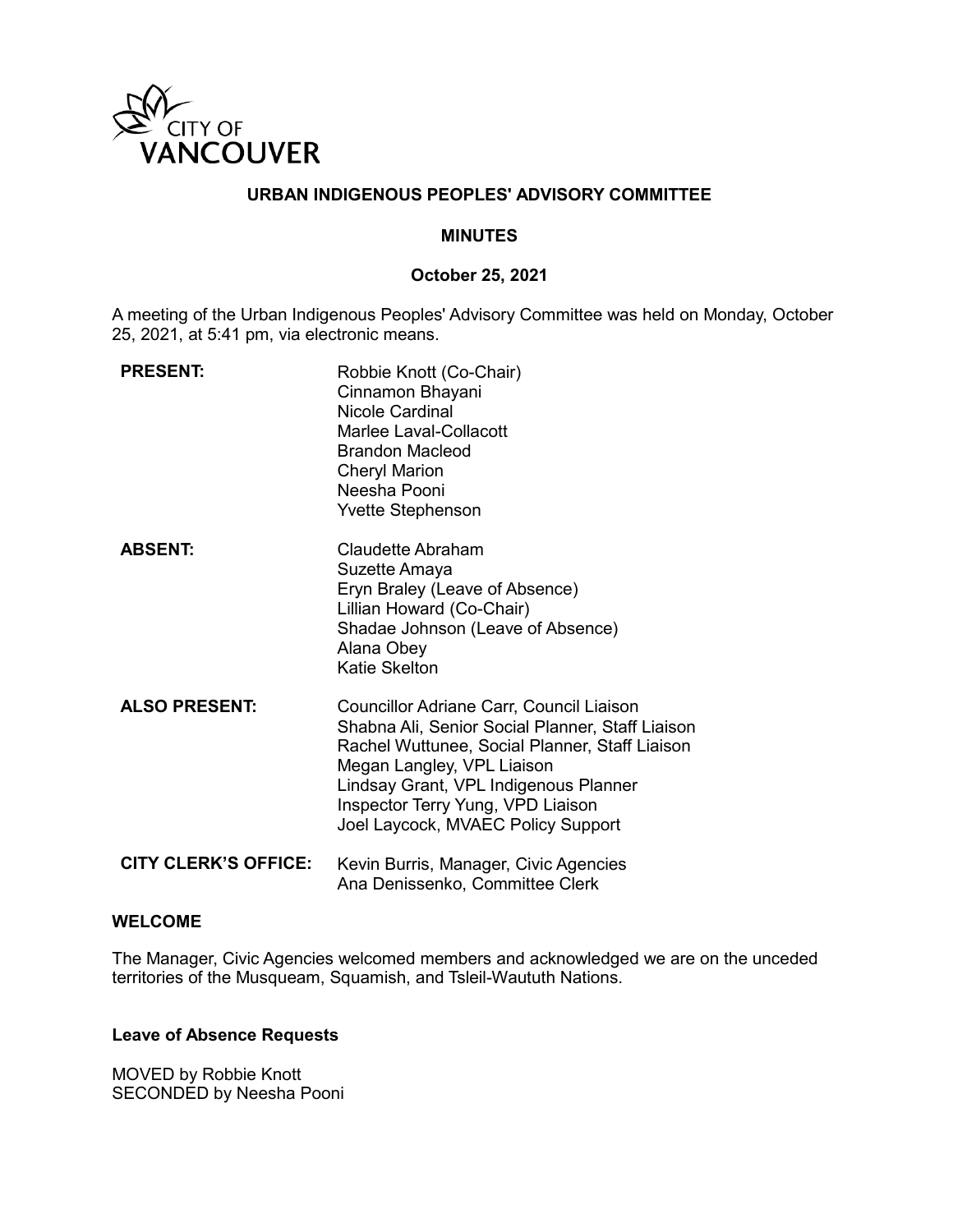THAT the Urban Indigenous Peoples' Advisory Committee approve leaves of absence for Shadae Johnson and Eryn Braley.

CARRIED UNANIMOUSLY

### **Approval of Minutes**

MOVED by Neesha Pooni SECONDED by Cinnamon Bhayani

> THAT the Urban Indigenous Peoples' Advisory Committee approve the Minutes from the meeting of July 5, 2021, as circulated.

CARRIED UNANIMOUSLY

### **1. Chair and Vice-Chair Selection**

The Manager, Civic Agencies conducted the election process.

MOVED by Cinnamon Bhayani SECONDED by Marlee Laval-Collacott

> THAT Lillian Howard and Robbie Knott be appointed Co-Chairs of the Urban Indigenous Peoples' Advisory Committee for the 2021-2022 term.

CARRIED UNANIMOUSLY

# **2. MMIWG2S+ (Standing Agenda Item)**

Rachel Wuttunee presented on the City's MMIWG2S+ work and responded to questions and comments.

# **3. Liaison Updates**

Councillor Carr provided updates on the following, and responded to questions and comments:

- City of Vancouver mandatory vaccination policy that requires all staff to be doublevaccinated by December 6, 2021.
- September 30 Day of Truth and Reconciliation made an official holiday for City of Vancouver employees.
- Regular UNDRIP task force meetings.

Inspector Yung provided updates on the following:

• VPD Diversity, Inclusion and Indigenous Relations Section continues to work closely with the SisterWatch Committee and the UIPAC

Shabna Ali provided updates from the Equity Office and responded to comments and questions.